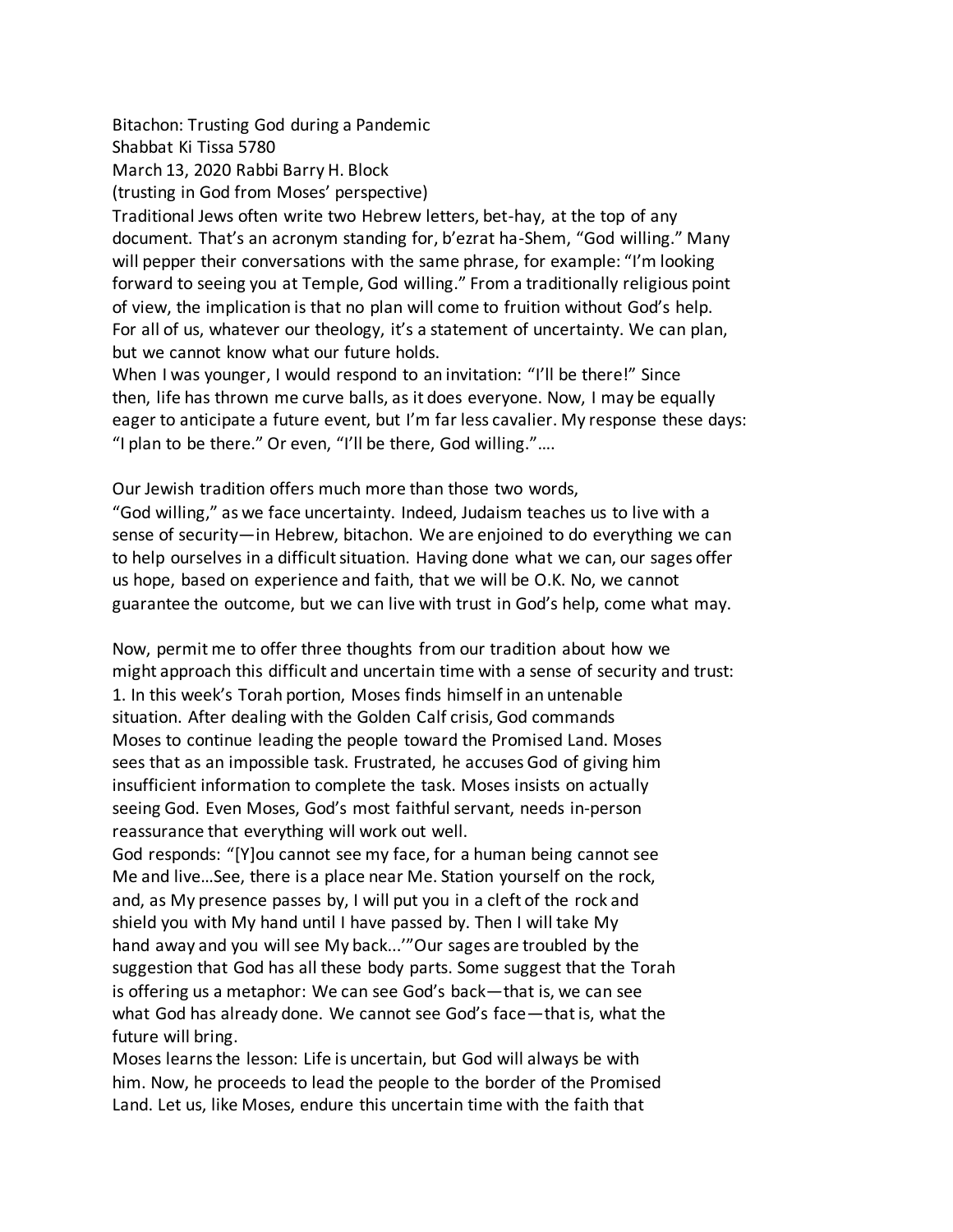## God is with us, come what may.

2. "A Jewish folktale relates that King Solomon was once presented with a 'magic' ring inscribed with the words, gam zeh ya'avor, 'This, too, shall pass.' In his wisdom, Solomon realized that, even as these words kept him grounded in jubilant times, they also provided him with tremendous comfort when he was troubled.

Trusting in God from the people Israel:

This week's parasha includes one of the most famous stories in the Bible, the episode of the Golden Calf. Moses goes up to receive the first set of tablets of the covenant on Shavuot. While Moses is up on Mount Sinai receiving the Ten Commandments, the Israelites become concerned that he has not returned after being away for 40 days and 40 nights, the traditional biblical phrase for a very long time. Like a child whose mommy or daddy has gone away, the Israelites begin to cry out that something has happened to their teacher, fearing he will never return. Even after God has redeemed them from bondage and provided for their well-being while they have been in the desert, they still do not have enough faith in God and worry that their leader has been taken away.

האיש משה זה כי FOR AS FOR THIS MOSES — This Moses implies that Satan showed them something that looked like Moses being carried on a bier in the air high above in the skies (cf. Shabbat 89a).

מצרים מארץ העלנו אשר] THAT MAN] THAT BROUGHT US UP OUT OF THE LAND OF EGYPT, and who used to show us the way we had to go; now that he is dead we need gods which shall go before us.

For when Moses ascended the mountain he said to them (to the Israelites): at the end of a period of forty days (i. e. on the fortieth day) I shall return during the first six hours of the day (before noon). They thought that the day on which he ascended the mountain (the seventh of Sivan) was to be included in this number (thus — Sivan having 30 days — he was expected back before noon on the sixteenth of Tammuz). In fact, however, he had said to them "after forty days" meaning complete days — forty days, each day together with its night that precedes it — (as is the customary Jewish reckoning; cf. Genesis 1:5: בקר ויהי ערב ויהי(. Now, as regards the day of this ascent, its night was not part of it that it can be reckoned as a complete day, for he ascended on the seventh of Sivan early in the morning (cf. Rashi on Exodus 19:3); it follows therefore that the fortieth day really fell on the seventeenth of Tammuz and not as the people had believed on the sixteenth. On the sixteenth of Tammuz Satan came and threw the world into confusion, giving it the appearance of darkness, gloom and disorder that people should say: "Surely Moses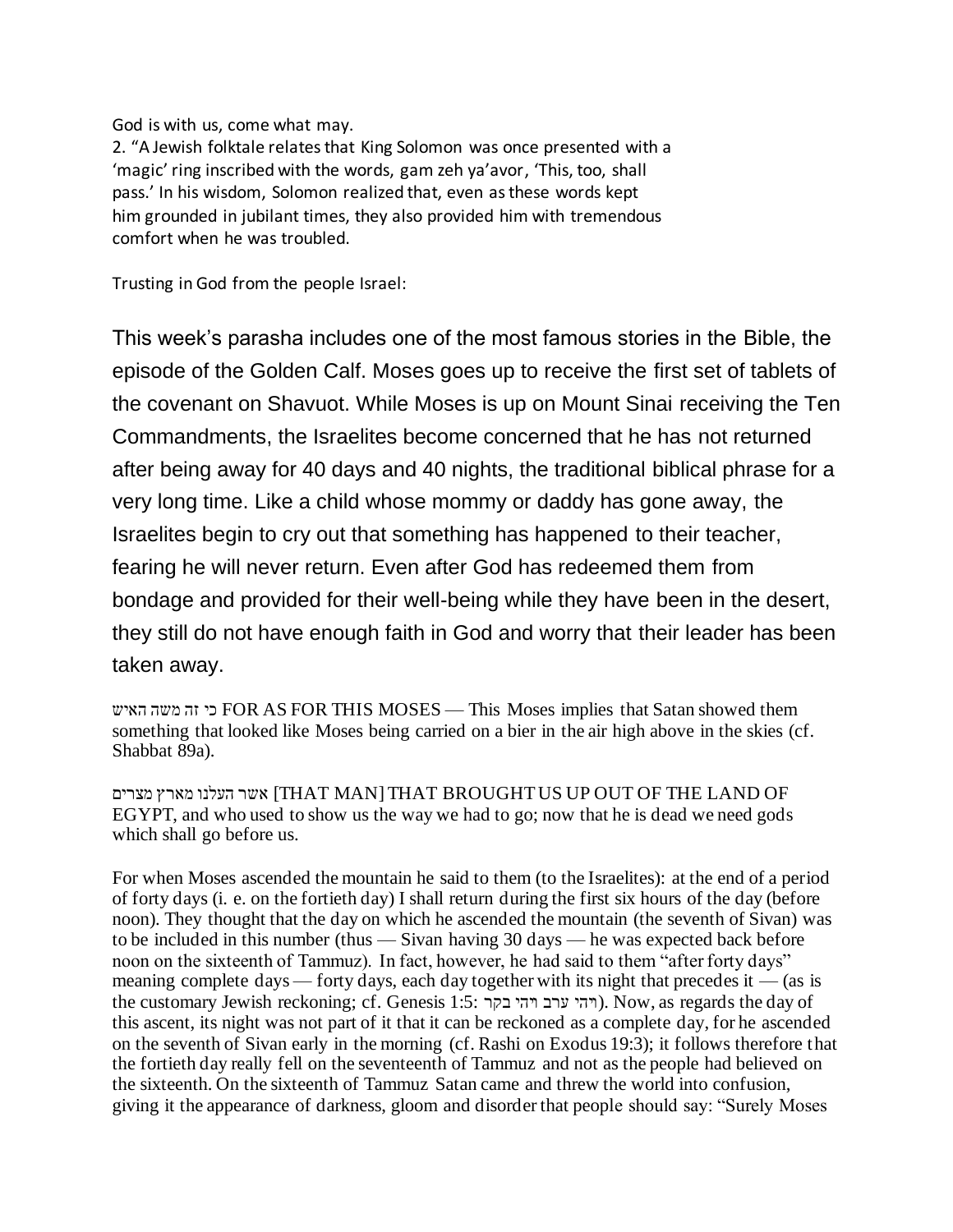is dead, and that is why confusion has come into the world!" He said to them, "Yes, Moses is dead, for six hours (noon) has already come  $(ww = ww)$  and he has not returned etc." — as is related in Treatise Shabbat 89a (cf. Rashi and Tosafot there and Tosafot on Bava Kamma 82a (ד"ה כדי). One cannot, however, say that they erred only on account of it being a cloudy day, their mistake consisting in not being able to distinguish between forenoon and afternoon, and that thus they were correct in their supposition that he was to return on the sixteenth of Tammuz; for this assumes that he really returned on the day when they made the calf, but that they were under the impression that noon was past — for, as a matter of fact, Moses did not come down until the following day (the day after they had made the calf), for it is said (v. 6) "And they rose up early in the morrow, and brought up burnt offerings"— and only after wards the Lord said to Moses (v. 7) "Go, go down; for thy people … have corrupted themselves".

Much like a baby who needs its pacifier, the Israelites seek out something familiar to comfort them during this most stressful time. They turn to Aaron who has been left in charge during Moses's absence, telling him to make them idols to worship, something with which they were familiar and comfortable from their 400 years of bondage in Egypt.

Just like Moses, we also want to "know" (be close) to God. In today's society there are many obstacles that keep people from their closeness to God. Sometimes God seems close and at other times God seems far away or even absent. Oftentimes, this distance is equated with a lack of trust, much like the Israelites experienced. Likewise, we might feel a void.

There are many reasons for this divide. There may be internal influences such as negative or conflicting emotions (anger, doubt, sadness) and lack of spiritual connection. In addition to the inner conflicts one may have, there may be external factors that color our thinking about God's role in the world and in our lives. These influences include other people, the media, one's personal past (negative worship or religious school experiences), and historical events (the Shoah and September 11, 2001). . According to gurus of popular spirituality, all of this pessimism comes from fear, qualified as the absence of love. Furthermore, these spiritual leaders state that without love, there can be no Godness.